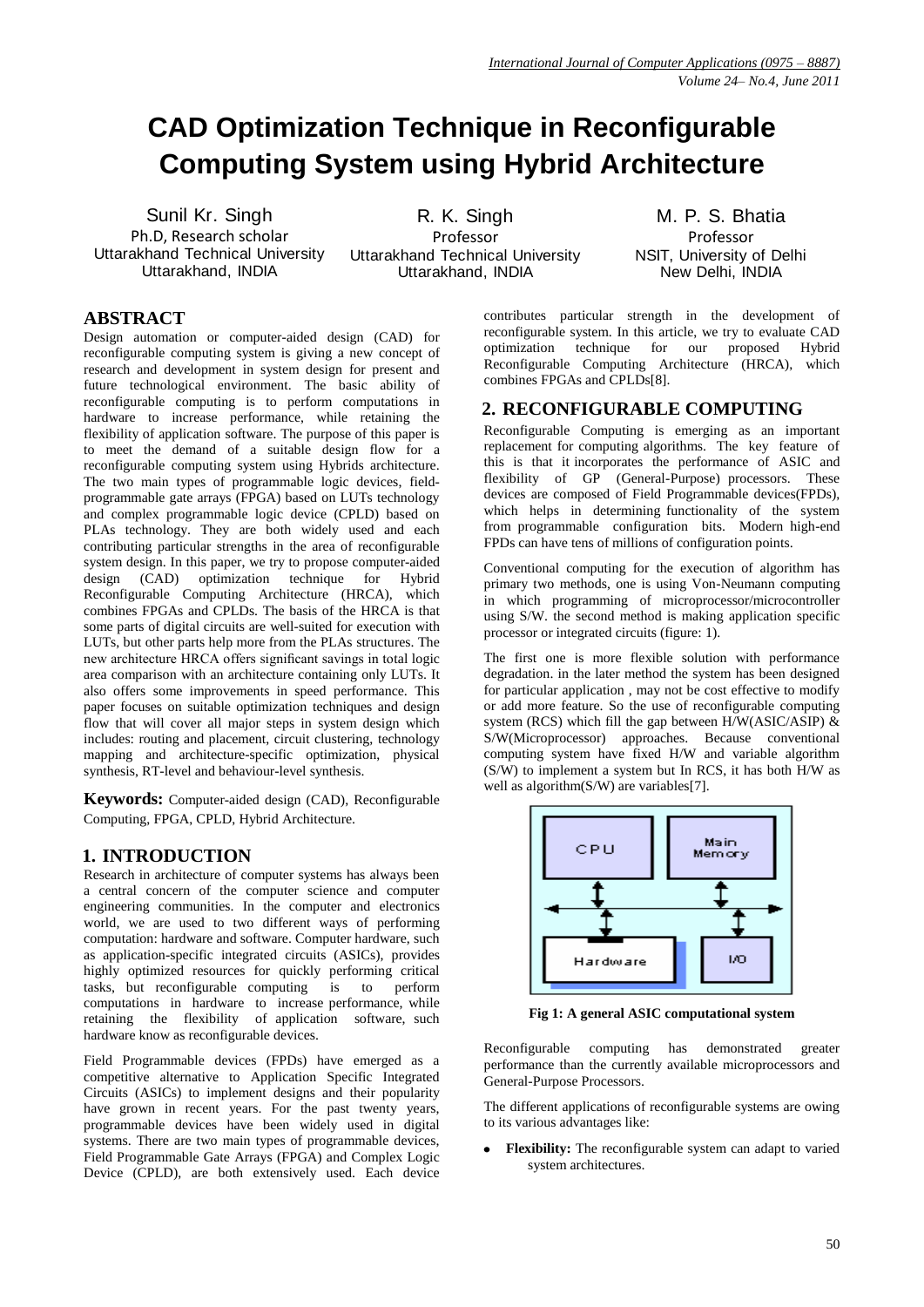- **Cost:** System cost is reduced as the number of components is reduced and the same hardware is provided with multiple functionalities.
- **Performance:** The performance is increased many folds with the use of reconfigurable system as direct interfacing is used.

#### **3. ARCHITECTURE OF FPGA**

FPGA (Field programmable Gate Array) is a programmable device consisting of three main parts, which are programmable functional units or logic blocks or configurable logic blocks, Programmable interconnection network and set of input and output cells (Figure 2). A circuit is implemented on an FPGA by configuring the logic blocks (functional block) and the routing appropriately. Most FPGAs use static RAM (SRAM) cells to achieve their programmability [3].



FPGAs can be programmed once or several times depending on the technology used. There are two types of technologies used in FPGAs programming: antifuse and SRAM based. Whereas the antifuse concept is limited to the recognition of interconnections, the memory-based concept (SRAM) well used for the computation as well as the interconnections of circuit [6].

#### **3.1 BLEs**

In FPGA, Logic blocks are made up of basic logic elements (BLEs). Basic logic element(BLE) usually consists of one or more SRAM based n input look up tables(LUTs) and one or more flip flop (where n is a number between three and six). An n-input LUT can be used to implement up to  $2^{2^n}$  different functions, each of which can take  $2<sup>n</sup>$  possible values. Therefore, an n-input LUT (Look up table) must provide  $2<sup>n</sup>$  SRAM cells for storing the possible values of an n-input function [3]. So the number (N) of required BLEs for I input function is  $N = (I-2)/2$ . (figure: 3 a, b)





**Fig 3: (a) Logic Blok (b) Logic Cluster**

#### **3.2 SRAM**

SRAM bit decides that circuit switch is closed or open, If SRAM bit is '1', then switch is closed and connection is made If SRAM bit is '0'then switch is open and connection remain open[5]. The netlist (bit stream) file developed by the software tool and directly configures the connection by placing the corresponding bits into the SRAM (Figure 4).



**Fig. 4: LUTs Architecture with SRAM**

### **4. ARCHITECTURE OF CPLD**

PALs and PLAs are only available in small sizes, equivalent to a few hundred logic gates. Generally, It used for small logic circuit as simple programmable logic devices (SPLD). For large logic circuits, complex programmable logic devices (CPLD) can be used. A CPLD consists of a set of macro cells, input/output blocks and an interconnection network each macro cell typically contains several either PLA or PAL circuit arrangement, it builds on SPLD architecture and creates a much larger design.(Figure 5)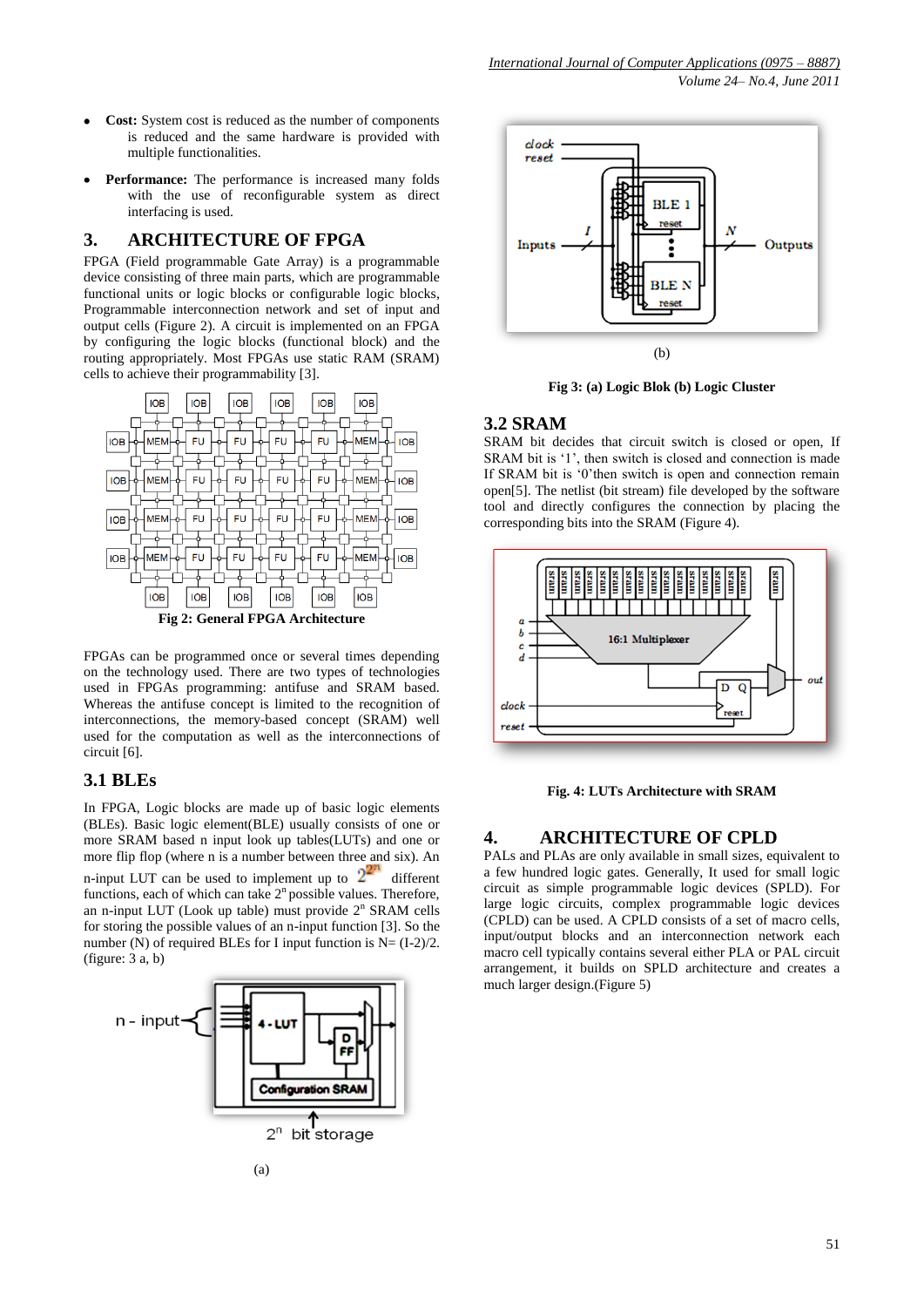

**Fig 5: General CPLD Architecture**

CPLD architectures integrate multiple SPLDs onto a single chip and provide programmable interconnect SPLD blocks together [3][8]. CPLD provide logic capacity up to 50 SPLD devices, but it is somewhat difficult to extend these architectures to higher densities. In CPLDs, generally flash-EPROM and EEPROM technologies are used for circuit switching.

#### **4.1 PLA/ PALs**

Programmable logic arrays (PLA) and programmable array logic (PAL) consist of a plane of AND-gates connected to a plane of OR-gates. The inputs signals as well as their negations are connected to the inputs of the AND-gates in the ANDplane. The outputs of the AND-gates are use as input for ORgate in the OR-plane whose outputs correspond to the required hardware circuit [8]. The connections in the two planes are programmable by the user in PLA but in PAL only AND plane can be programmed.(figure 6)



**Fig 6: PAL and PLA Architecture**

## **5. HYBRID RECONFIGURABLE COMPUTING ARCHITECTURE (HRCA)**

FPGA programmed with SRAM technology are usually based on Look-Up Tables (LUTs). For implementing random logic circuits in LUT based FPGA, the cost of LUTs increases exponentially according to the inputs of circuits. So LUT is suitable for **low fan-in logic circuits**. In CPLDs are based on Programmable Logic Arrays (PLAs). The PLA usually have tens of inputs and is appropriate for **high fan-in logic circuits** [4]. CPLDs are typically faster and have more predictable timing than FPGAs because FPGAs are generally more dense and contain more flip flops and registers than CPLDs[1][5].

As in most of the applications, due to fine granularity of FPGA, most of the connections in Connection Box (CB) are never used and many Logic Box (LB) are used. So a large percentage of chip area is wasted. To rectify above draw backs, it has been tried to develop a new structure of connection box (CB) which will facilitate to work in LUTs mode or PLAs mode for algorithm computation depend upon circuit fan-in. In this way we need a proper CAD optimization technique for new way logic synthesis and optimization of hybrid architectures (Combine FPGA & CPLD) to maximize the computation performance and decrease the logic concentration(figure 7)[2].



**Fig 7: HRCA Architecture**

## **6. CAD OPTIMIZATION TECHNIQUE 6.1 CAD for FPGA**

FPGAs have become an increasingly popular medium due to the high costs associated with application specific integrated circuit (ASIC) implementations. FPGA Implementations usually enjoy reduced development and verification times, and avoid the large costs involved in chip fabrication. Computer Aided Design (CAD) software makes it easy to implement a desired logic circuit by using a programmable logic device, lile field-programmable gate array (FPGA) chip. To apply a circuit on the current generation FPGAs, CAD tools are needed which can produce the netlist for the SRAM cells of LUTs. generally the circuit design is provided using, VHDL or Verilog, or any other HDL. Presently, The available CAD tools for the FPGAs read this input from HDL programming for FPGA design, the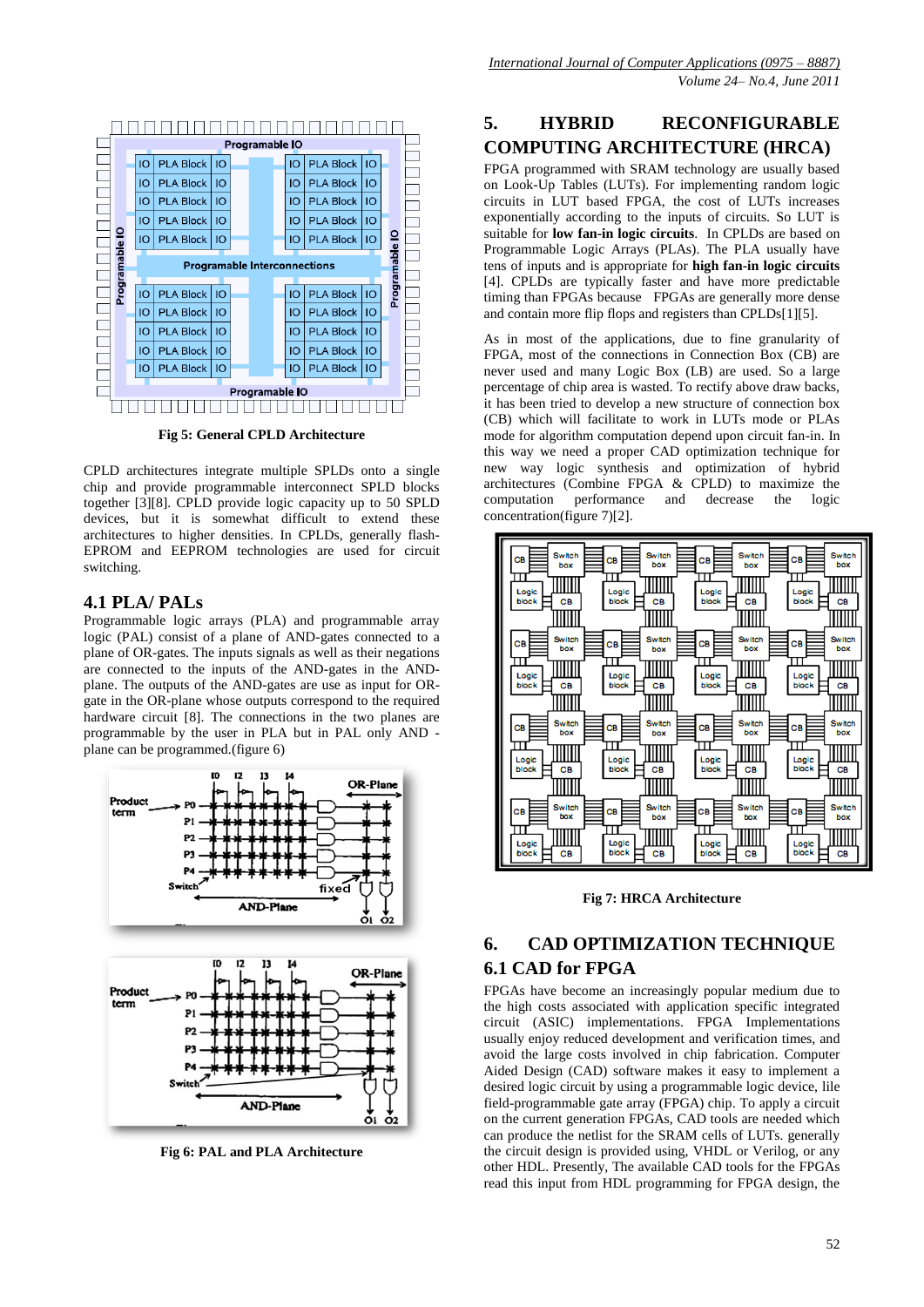necessary four tasks in CAD flow for implementing a FPGA digital system are Synthesis, fitting, placement and routing[11]. As shown in figure 8.



**Fig 8: CAD flow for FPGA Architecture**

## **6.2 CAD HRCA**

The CAD tools used for HRCA are VPR (Versatile Placement and Route), for placement and routing, and T-V Pack for clustering of the Logic blocks and connection block (CBs) of proposed architecture [9] [10]. The key difference between an FPGA and HRCA is in the structure of the logic concentration. In an FPGA, each logic block (LUTs) element determines the functionality of application but in HRCA, available logic bloc and connection block determine the functionality of application. In this way of modification, architecture(HRCA) will offers significant savings in total chip area (size) and enhance total computational speed of system (minimize delay). therefore, there is significant need for flexible CAD tools and flow that can target on wide variety of FPGA architectures efficiently like HRCA, ( as given in Figure 9) which typically evaluates the utility of HRC architectural features experimentally and hence allow fair comparisons of the available architectures.



**Fig 9: CAD flow for HRCA Architecture**

MCNC benchmark circuits would be use for logic synthesis, technology mapped, packing, placed and routed and optimization onto hybrid reconfigurable computing architectures (HRCA) using FPGA [5]. It measures the architecture's excellence, like computational speed and area.

## **7. CONCLUSION**

Complex Programmable Logic Devices (CPLDs) and Field Programmable Gate Arrays (FPGAs) have become a critical part of every system design. The ability to combine LUTs and PLAs into existing system design and to test designs, fixes bugs, are the major challenges. This standards device shows the significant outcome in logic concentration and computational speedup of digital system which is attractive field of all researchers in system design. In this way, a feasible